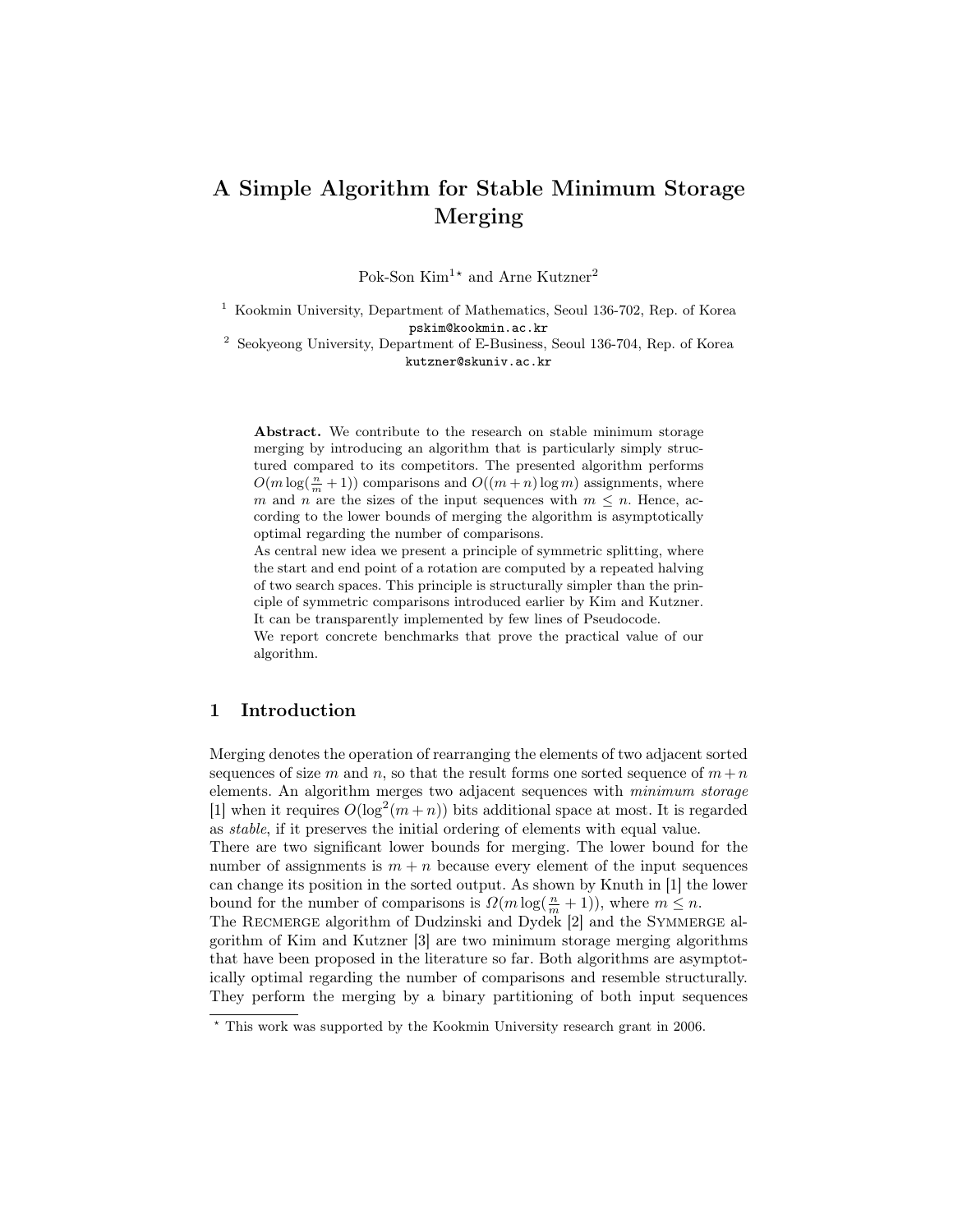which operates as the foundation of a rotation that is followed by two recursive calls. The algorithm proposed here operates similar, however the partitioning is performed by a novel technique called symmetric splitting. This partitioning technique is structurally simpler than the older ones, because it neither requires the detection of the shorter input sequence nor a binary search as sub operation. Further there is no static selection of any pivot element or centered subsequence. The simplicity leads to a highly transparent and well understandable algorithm that can be implemented in a few lines of Pseudocode. Despite its simplicity our algorithm is asymptotically optimal regarding the number of comparisons and requires  $O((m + n) \log m)$  assignments.

Another class of merging algorithms is the class of in place merging algorithms, where the external space is restricted to a constant amount merely. Recent work in this area are the publications [4–7], that describe algorithms which are all asymptotically optimal regarding the number of comparisons as well as assignments. However, these algorithms are structurally quite complex and rely heavily on other concepts, as e.g. Kronrod's idea of an internal buffer [8], Mannila and Ukkonen's technique for block rearrangements [9] and Hwang and Lin's merging algorithm [10]. We included the stable in place merging algorithm proposed in [7] into our benchmarking in order to give an impression of the performance behavior of the different approaches.

We will start with a formal definition of our algorithm together with the presentation of a corresponding Pseudocode implementation. Afterwards we will prove that our algorithm is stable, minimum storage and asymptotically optimal regarding the number of comparisons. In a benchmark section we show that our algorithm performs well compared to its competitors. We will finish with a conclusion, where we give some ideas for further research.

#### 2 Formal Definition / Pseudocode Implementation

Let u and v be two adjacent ascending sorted sequences. We define  $u \leq v$   $(u < v)$ iff  $x \leq y$   $(x \leq y)$  for all elements  $x \in u$  and for all elements  $y \in v$ .

#### The Principle of Symmetric Splitting

The algorithm presented her relies on a quite simple idea, the *principle of sym*metric splitting. Informally this principle can be described as follows:

Let  $u$  and  $v$  be our two input sequences. By a repeated halving of two search spaces we compute separations  $u \equiv u'u''$  and  $v \equiv v'v''$  so that we get  $u'' > v'$ and  $u' \leq v''$ . To do so we start with u and v as our initial search spaces and operate as follows:

We split our search spaces at their middle elements and compare these two elements. Depending on the result of this comparison we symmetrically shorten these spaces either to the outside or to the inside starting at the respective middle elements. In this way we repeatedly halve our search spaces until these are reduced to single points. These points then indicate the borders of a rotation.

Because of this principle of splitting our algorithm is called SPLITMERGE.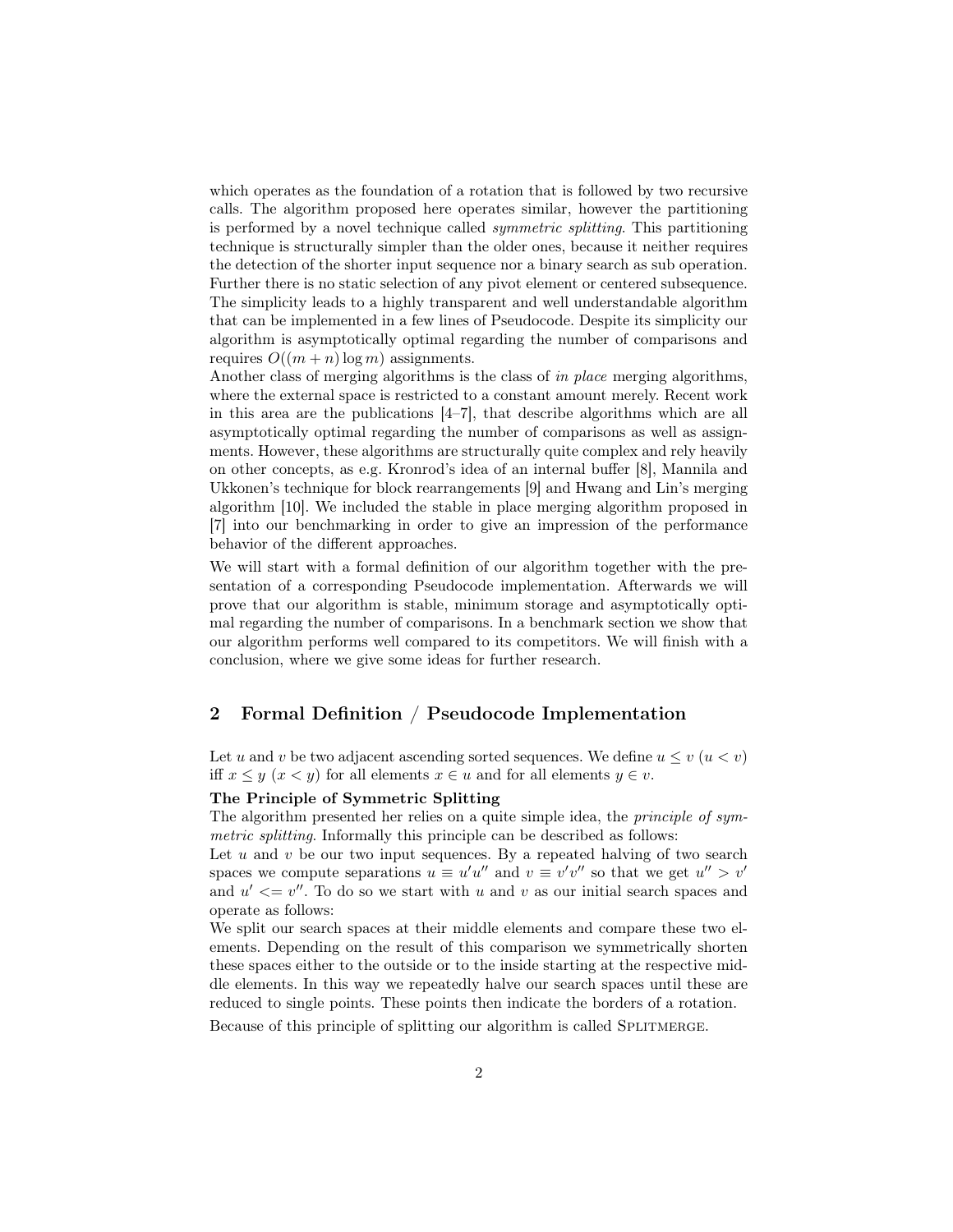

Here we assume that x is marked  $u_3$ -belonging and y is marked  $v_1$ -belonging

Fig. 1. Graphical description of the SPLITMERGE algorithm

#### Definition of the SPLITMERGE Algorithm

We now give a formal definition of our merging process, where Fig. 1 contains an additional graphical description.

Initially we decompose u into  $u_1u_2u_3$  with  $u_2 \equiv u$  and  $u_1$  as well as  $u_3$  is empty. Just the same way we decompose v into  $v_1v_2v_3$  with  $v_2 \equiv v$  and  $v_1$  as well as  $v_3$ is empty.

(1) We split  $u_2$  into  $u_{21}xu_{22}$ , so that  $|u_{21}| = |u_{22}|$  or  $|u_{21}| = |u_{22}| + 1$  and we split  $v_2$  into  $v_{21}yv_{22}$ , so that  $|v_{21}| = |v_{22}|$  or  $|v_{21}| = |v_{22}| + 1$ .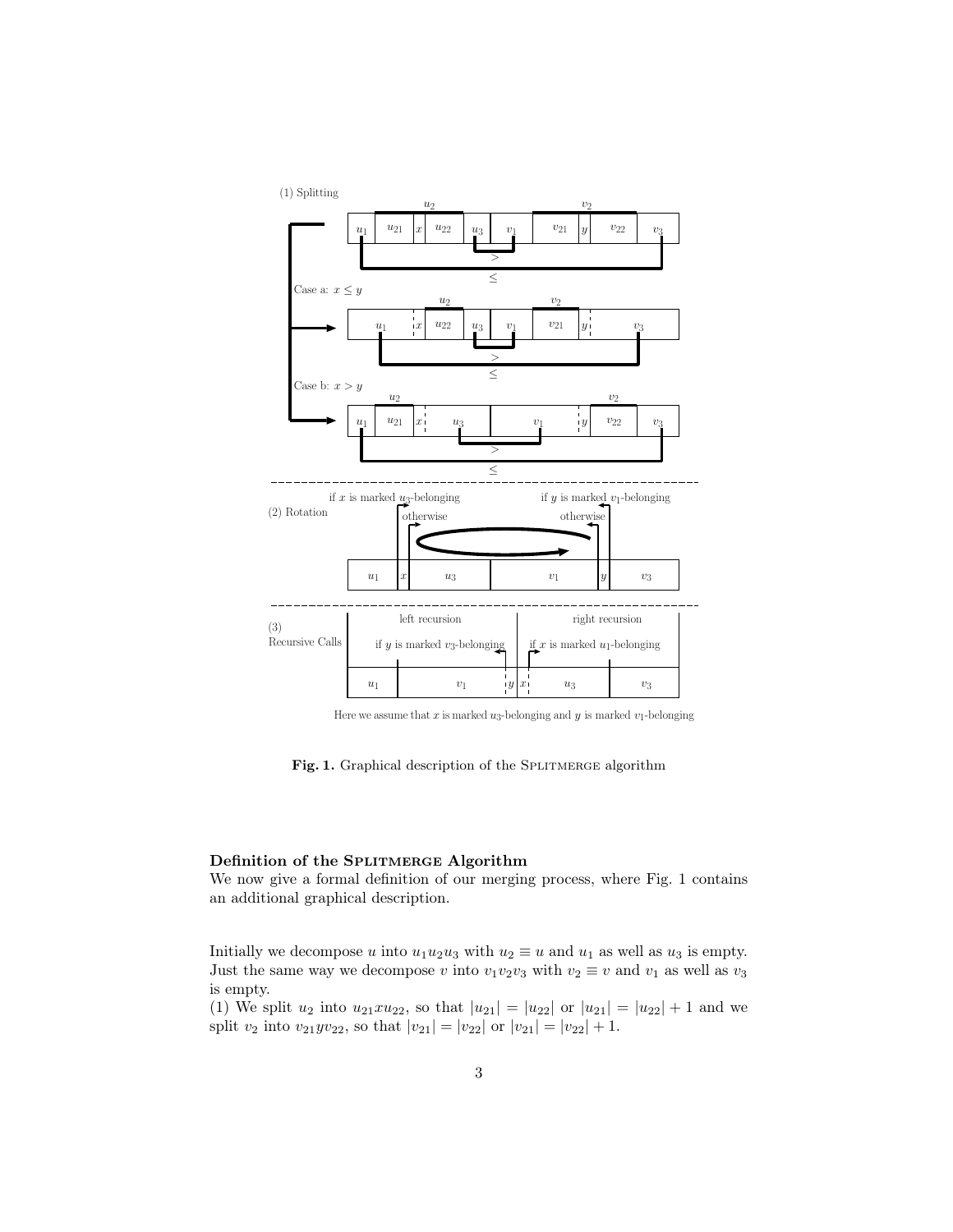$S$ PLITMERGE $(A, first1, first2, last)$ 

 $\triangleright u$  is in  $A[first1 : first2 - 1], v$  is in  $A[first2 : last - 1]$ 1 if  $first1 \geq first2$  or  $first2 \geq last$ 2 then return 3  $4 \quad l \leftarrow first1; \; r \leftarrow first2; \; l' \leftarrow first2; \; r' \leftarrow last$ 5 repeat if  $l < r$ 6 then  $m \leftarrow (l + r)/2$ 7 if  $l' < r'$ 8 then  $m' \leftarrow (l' + r')/2$ 9 10 if  $A[m] \leq A[m']$ 11 **then**  $l \leftarrow m + 1; r' \leftarrow m'$ 12 else  $l' \leftarrow m' + 1; r \leftarrow m$ 13 until  $l \geq r$  and  $l' \geq r'$ 14 15 ROTATE $(A, r, first2, l')$ 16 SPLITMERGE $(A, first1, r, r + r' - first2)$ 17 SPLITMERGE $(A, l + l' - first2, l', last)$ 

If  $x \le y$  then

(a) If  $u_{22}$  is nonempty, then we extend  $u_1$  to  $u_1u_{21}x$  and we reduce  $u_2$ to  $u_{22}$ , otherwise we extend  $u_1$  to  $u_1u_{21}$ , set  $u_2 \equiv x$  and mark x as  $u_1$ -belonging.

If  $v_{21}$  is nonempty, then we extend  $v_3$  to  $yv_{22}v_3$  and we reduce  $v_2$ to  $v_{21}$ , otherwise we extend  $v_3$  to  $v_{22}v_3$ , set  $v_2 \equiv y$  and mark y as  $v_3$ -belonging.

otherwise

(b) If  $u_{21}$  is nonempty, then we extend  $u_3$  to  $x u_{22} u_3$  and we reduce  $u_2$ to  $u_{21}$ , otherwise we extend  $u_3$  to  $u_{22}u_3$ , set  $u_2 \equiv x$  and mark x as  $u_3$ -belonging.

If  $v_{22}$  is nonempty, then we extend  $v_1$  to  $v_1v_{21}y$  and we reduce  $v_2$ to  $v_{22}$ , otherwise we extend  $v_1$  to  $v_1v_{21}$ , set  $v_2 \equiv y$  and mark y as  $v_1$ -belonging.

We continue the above splitting until  $x$  and  $y$  are marked.

(2) If x is marked u<sub>3</sub>-belonging, then let  $u'_1 \equiv u_1$  and  $u'_3 \equiv xu_3$  else let  $u'_1 \equiv u_1 x$ and  $u'_3 \equiv u_3$ . If y is marked v<sub>1</sub>-belonging then let  $v'_1 \equiv v_1y$  and  $v'_3 \equiv v_3$  else let  $v'_1 \equiv v_1$  and  $v'_3 \equiv yv_3$ . We rotate  $u'_1u'_3v'_1v'_3$  to  $u'_1v'_1u'_3v'_3$ .

(3) We recursively merge  $u'_1$  with  $v'_1$  and  $u'_3$  with  $v'_3$ , where we shorten  $v'_1$  to  $v_1$ in the case that y is marked  $v_3$ -belonging and we shorten  $u'_3$  to  $u_3$  in the case that  $x$  is marked  $u_1$ -belonging.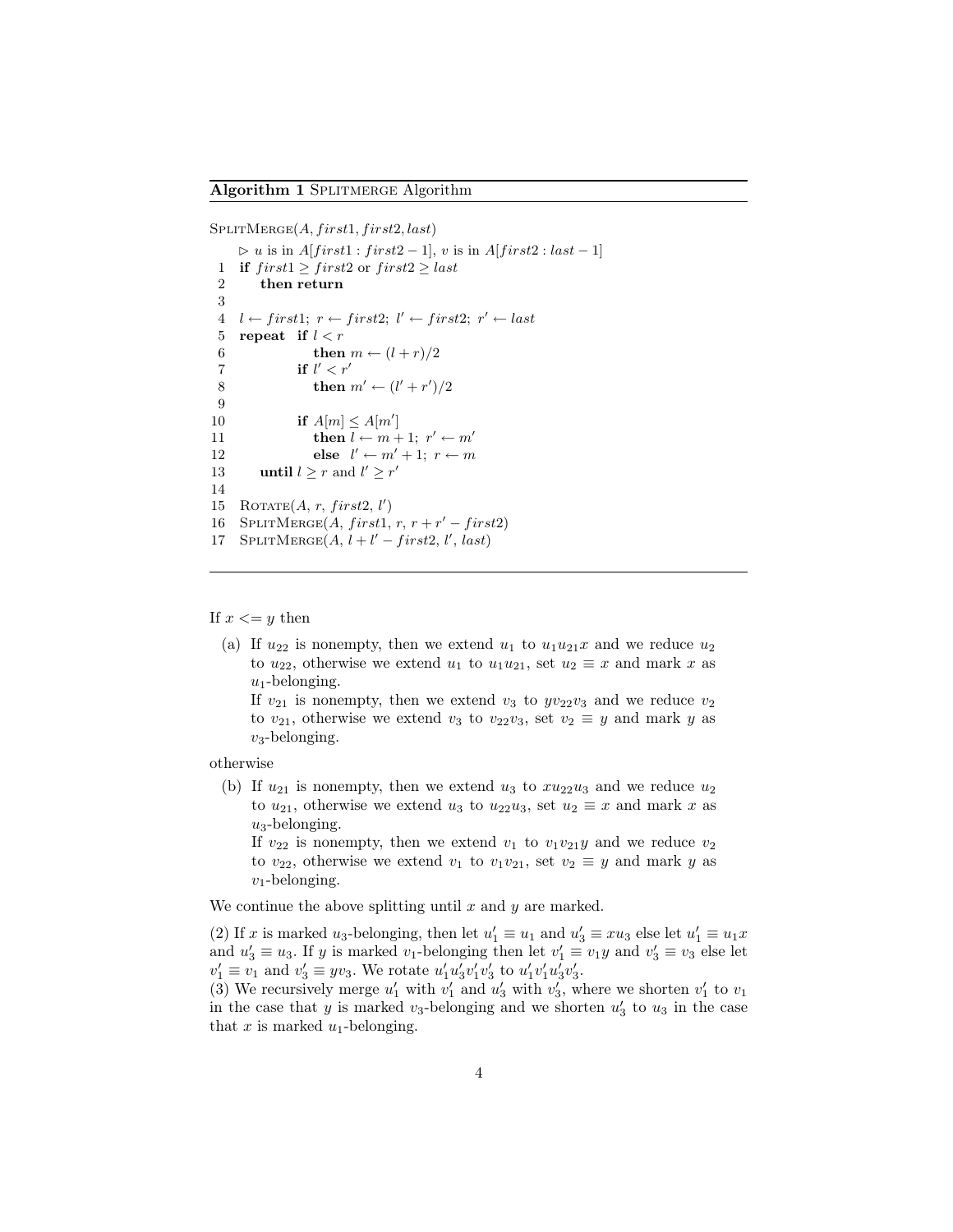

Fig. 2. The meaning of the variables l and r in the case  $l \geq r$ 

#### Pseudocode Implementation of SPLITMERGE

A Pseudocode implementation for the above algorithm is given in Alg. 1, where the code notation is taken from [11]. The following remarks shall ease the understanding of the correspondence between Pseudocode and formal definition: The inputs u and v are passed in  $A[first1 : first2 - 1]$  and  $A[first2 : last - 1]$ , respectively. The symmetric splitting happens in the code section from line 4 to line 13. In the case of  $l < r$  the subsequence  $u_1$  is in  $A[first1 : l-1], u_2$  is in  $A[l : r-1]$  and  $u_3$  is in  $A[r : first2-1]$ . m holds the index of the element x, i.e.  $A[m] = x$ . In the case of  $l \geq r$  the search space  $u_2$  has been reduced to x merely and we have  $u_1$  in  $A[first1 : m-1]$ ,  $u_3$  in  $A[m+1 : first2-1]$ . l together with r are now used to store markings as shown in Fig. 2. In the same way  $l'$  and  $r'$ store the splitting into  $v_1, v_2, v_3$  or marking information.  $m'$  is the index of y. The lines 15 to 17 contain the rotation and the recursive calls.

#### 3 Stability, Minimum Storage Property, Complexity

**Lemma 1.** During the splitting process  $u_1 \leq v_3$  and  $u_3 > v_1$  always hold.

*Proof.* At the beginning of the splitting  $u_1, u_3, v_1, v_3$  are all empty. So the properties trivially hold. In the case of  $x \leq y$  we have  $u_{21}x \leq yv_{22}$ , so after the extension step we preserve  $u_1 \leq v_3$  ( $u_3$  and  $v_1$  stay untouched). In the other case we have  $xu_{22} > v_{21}y$ , so we preserve  $u_3 > v_1$  ( $u_1$  and  $v_3$  stay untouched).  $\Box$ 

Additionally the following holds: If y is marked  $v_1$ -belonging, we have  $u_3 > v_1y$ . If x is marked u<sub>3</sub>-belonging, we have  $xu_3 > v_1$  or even  $xu_3 > v_1y$  if y is additionally marked  $v_1$ -belonging.

Corollary 1. SPLITMERGE is stable.

**Lemma 2.** The recursion depth is limited by  $\min\{|\log m| + |\log n|, m - 1\}$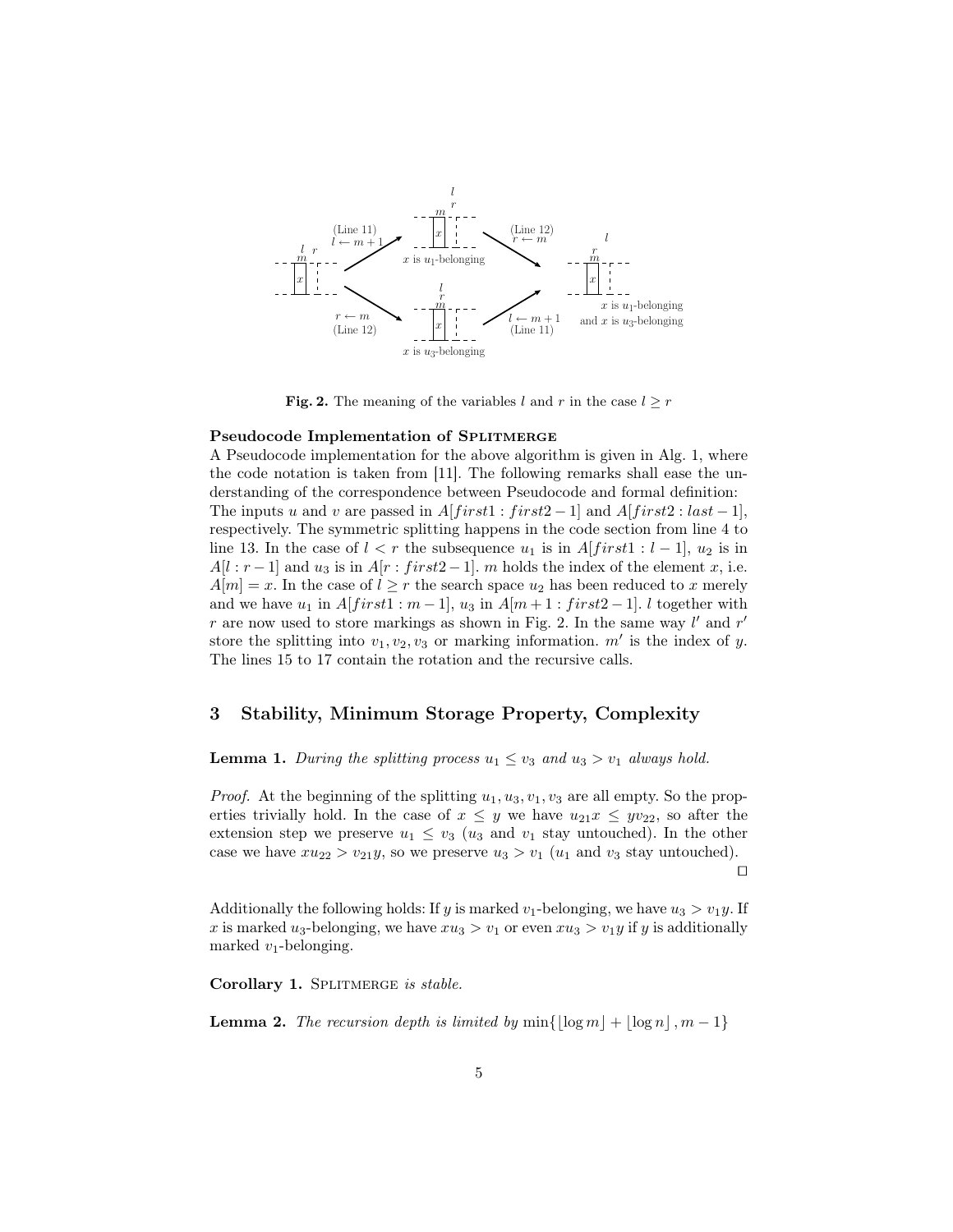

Fig. 3. Recursion Depth

Proof. We prove both upper bounds separately.

(1) After the splitting (step (2) in the formal definition) we get either  $|u'_3| \le m/2$ and  $|v'_1| \leq n/2$  or  $|u'_1| \leq m/2$  and  $|v'_3| \leq n/2$ . This in turn implies  $(\leq m/2, \leq n)$ and  $(\leq m, \leq n/2)$  as sizes of the two recursive calls. Hence according to figure 3 the recursion depth is limited by  $\lfloor \log m \rfloor + \lfloor \log n \rfloor$ .

(2)  $u'_1 \equiv u$  implies that we did not touch the (b)-alternative during the splitting. This in turn implies that  $v'_1$  is empty. In the opposite case  $(u'_3 \equiv u)$  we have to distinguish two alternatives: Either we did not touch the (a)-alternative and so  $v_3'$  is empty or we touched the (a)-alternative with empty  $u_{22}$  as well as empty  $u_{21}$  and marked x as  $u_1$ -belonging. In the latter case we get a recursion where  $u'_3$  is shorten by one element. So the shorter side loses at least one element with every successful recursive invocation and the overall recursion depth is limited by  $m-1$ .

Since  $m \leq n$ , the following corollary holds:

Corollary 2. SPLITMERGE is a minimum storage algorithm.



Fig. 4. Maximum spanning case

#### Complexity

Unless stated otherwise, let us denote  $m = |u|, n = |v|$  with  $m \leq n$  and let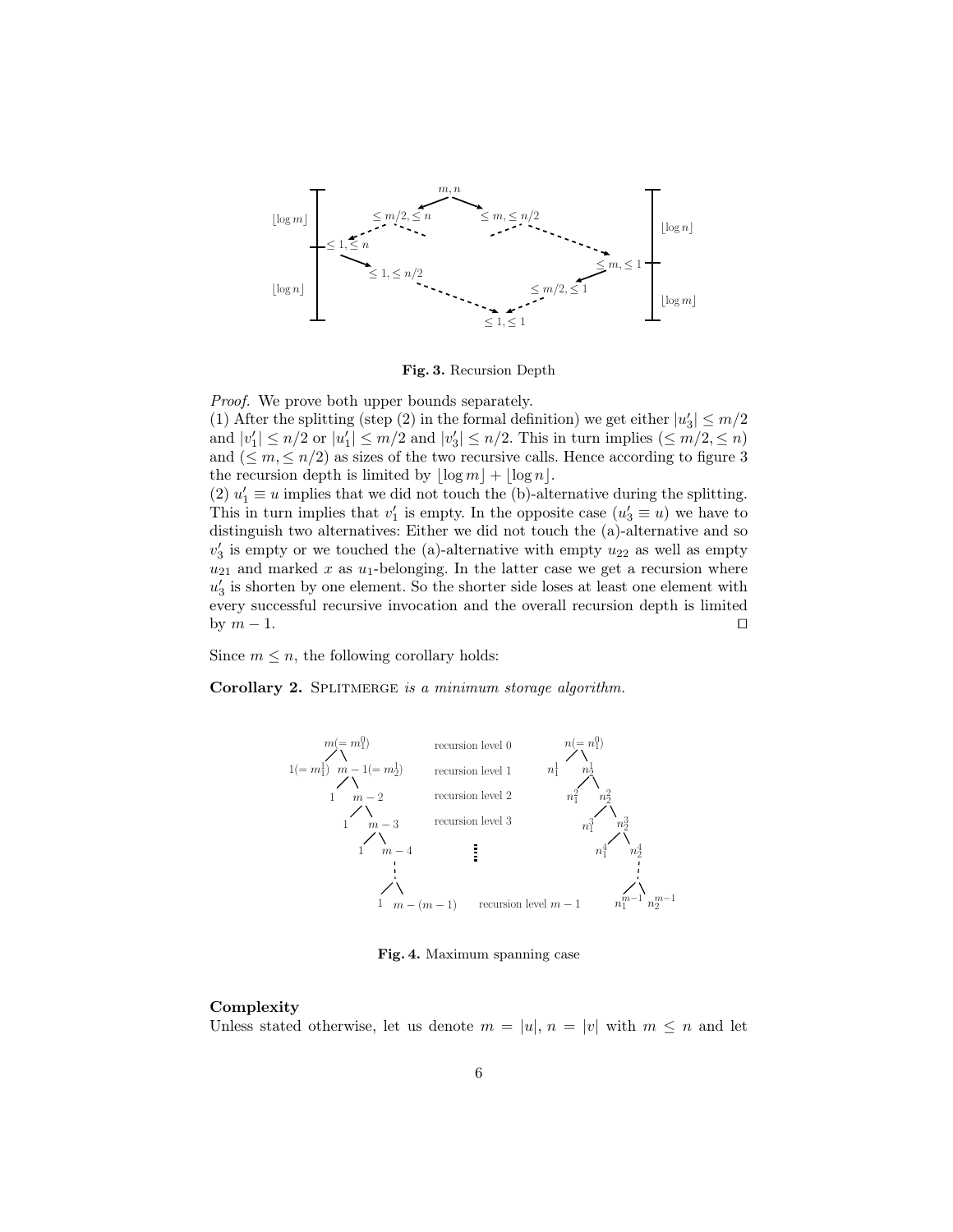$k = \lfloor \log m \rfloor + 1$  if  $2^{k-1} < m < 2^k$  or  $k = \log m$  if  $m = 2^k$ . Further  $m_j^i$  and  $n_j^i$ denote sizes of sequences merged on the *i*th recursion level (initially  $m_1^0 = m$ and  $n_1^0 = n$ .

Lemma 2 shows that the recursion depth is limited by  $m-1$ . We will now consider the relationship between  $m$  and  $n$  for the maximum spanning case, the case where the recursion depth is  $m-1$ . Here  $(m, n)$  can be partitioned to either  $(1 (= m_1^1), n_1^1)$  and  $(m-1 (= m_2^1), n_2^1)$  or  $(m-1 (= m_1^1), n_1^1)$  and  $(1 (= m_2^1), n_2^1)$ merely. If there are other partitions with  $1 < m_1^1, m_2^1 < m - 1$ , then the algorithm may reach at most the recursion depth  $m - 2 (= m - 2 - 1 + 1)$ . Without loss of generality we suppose that  $(m, n)$  is partitioned to  $(1 (= m_1^1), n_1^1))$  and  $(m-1 (= m_2^1), n_2^1)$  on recursion level 1. Since the SPLITMERGE algorithm apthe symmetric splitting principle, it must be satisfied that  $n_1^1 \ge n - \frac{n}{2^{\lfloor \log m \rfloor}}$ <br>and  $n_2^1 < \frac{n}{2^{\lfloor \log m \rfloor}}$  (if  $m = 2^k$ , then  $n_2^1 < \frac{n}{2^{\lfloor \log m \rfloor}} = \frac{n}{m}$ ). Further if  $m - 1 >$  $n_2^1$ , the recursion depth would be smaller than  $m-1$ . Thus  $m-1 \leq n_2^1$ . Here  $m-1 \leq n_{2}^1$  and  $n_{2}^1 < \frac{n}{2^{\lfloor \log m \rfloor}}$  implies  $2^{\lfloor \log m \rfloor} \cdot (m-1) < n$ . Suppose that, just as on the first recursion level,  $(m - 1 (= m_2^1), n_2^1)$  is again partitioned to  $(1, n_1^2)$  and  $(m-2, n_2^2)$  on the second recursion level. Then  $n_1^2 \ge \frac{n}{2^{\lfloor \log m \rfloor}} - \frac{n}{2^{\lfloor \log n \rfloor} \cdot 2^{\lfloor \log (m-1) \rfloor}}$  ,  $n_2^2 < \frac{\frac{n}{2^{\lfloor \log m \rfloor}}}{2^{\lfloor \log (m-1) \rfloor}} = \frac{n}{2^{\lfloor \log m \rfloor} \cdot 2^{\lfloor \log (m-1) \rfloor}}$  and  $m-2 \leq n_2^2$ . Thus from  $m-2 \leq n_2^2$  and  $n_2^2 < \frac{n}{2^{\lfloor \log m \rfloor} \cdot 2^{\lfloor \log(m-1) \rfloor}}$  it holds  $2^{\lfloor \log m \rfloor} \cdot 2^{\lfloor \log(m-1) \rfloor} \cdot (m-2) \, < \, n.$  On the i<sup>th</sup> recursion level, suppose  $(m-1)$  $(i-1) (= m_2^{i-1}), n_2^{i-1}$  is partitioned to  $(1, n_1^i)$  and  $(m-i, n_2^i)$ . Then  $n_1^i \geq$  $\frac{(t-1)(=m_2)}{2^{\lfloor \log m \rfloor} \cdot 2^{\lfloor \log (m-1) \rfloor} \cdot \cdot 2^{\lfloor \log (m-i+2) \rfloor}} = \frac{1}{2^{\lfloor \log m \rfloor} \cdot 2^{\lfloor \log (m-1) \rfloor} \cdot 2^{\lfloor \log (m-i+2) \rfloor}}$ <br>  $\frac{1}{2^{\lfloor \log m \rfloor} \cdot 2^{\lfloor \log (m-i+1) \rfloor} \cdot 2^{\lfloor \log (m-i+2) \rfloor}} = \frac{1}{2^{\lfloor \log m \rfloor} \cdot 2^{\lfloor \log (m-1) \rfloor$  $m - i \leq \frac{n}{2^{\lfloor \log m \rfloor} \cdot 2^{\lfloor \log(m-1) \rfloor} \cdot \cdot 2^{\lfloor \log(m-i+2) \rfloor} \cdot 2^{\lfloor \log(m-i+1) \rfloor}}$  i. e.  $2^{\lfloor \log m \rfloor} \cdot 2^{\lfloor \log(m-1) \rfloor} \cdots$  $2^{\lfloor \log(m-i+1)\rfloor} \cdot (m-i) < n$ , and so on. Hence, to reach the recursion depth  $m-1$ , we need the assumption  $2^{\lfloor \log m \rfloor} \cdot 2^{\lfloor \log(m-1) \rfloor} \cdot 2^{\lfloor \log(m-2) \rfloor} \cdots 2^{\lfloor \log 1 \rfloor} < n$  and can state the following theorem:

**Theorem 1.** If the SPLITMERGE algorithm reaches the recursion level  $m - 1$ for two input sequences of sizes  $m, n \ (m \leq n)$ , then  $n > 2^{\lfloor \log m \rfloor} \cdot 2^{\lfloor \log(m-1) \rfloor}$ .  $2^{\lfloor \log(m-2) \rfloor} \dots 2^{\lfloor \log 1 \rfloor}$ .

We will now investigate the worst case complexity of the SPLITMERGE algorithm regarding the number of comparisons and assignments. Fig. 4 shows the partitions in the maximum spanning case. Note that on the recursion level  $i$ , a sequence of length  $m_1^i = 1$   $(m_2^i = m - i)$  is merged with a sequence of length  $n_1^i$  $(n_2^i)$ .

**Lemma 3.** ([2] Lemma 3.1) If  $k = \sum_{j=1}^{2^i} k_j$  for any  $k_j > 0$  and integer  $i \ge 0$ , then  $\sum_{j=1}^{2^i} \log k_j \leq 2^i \log (k/2^i)$ .

**Theorem 2.** The SPLITMERGE algorithm needs  $O(m \log(n/m + 1))$  comparisons.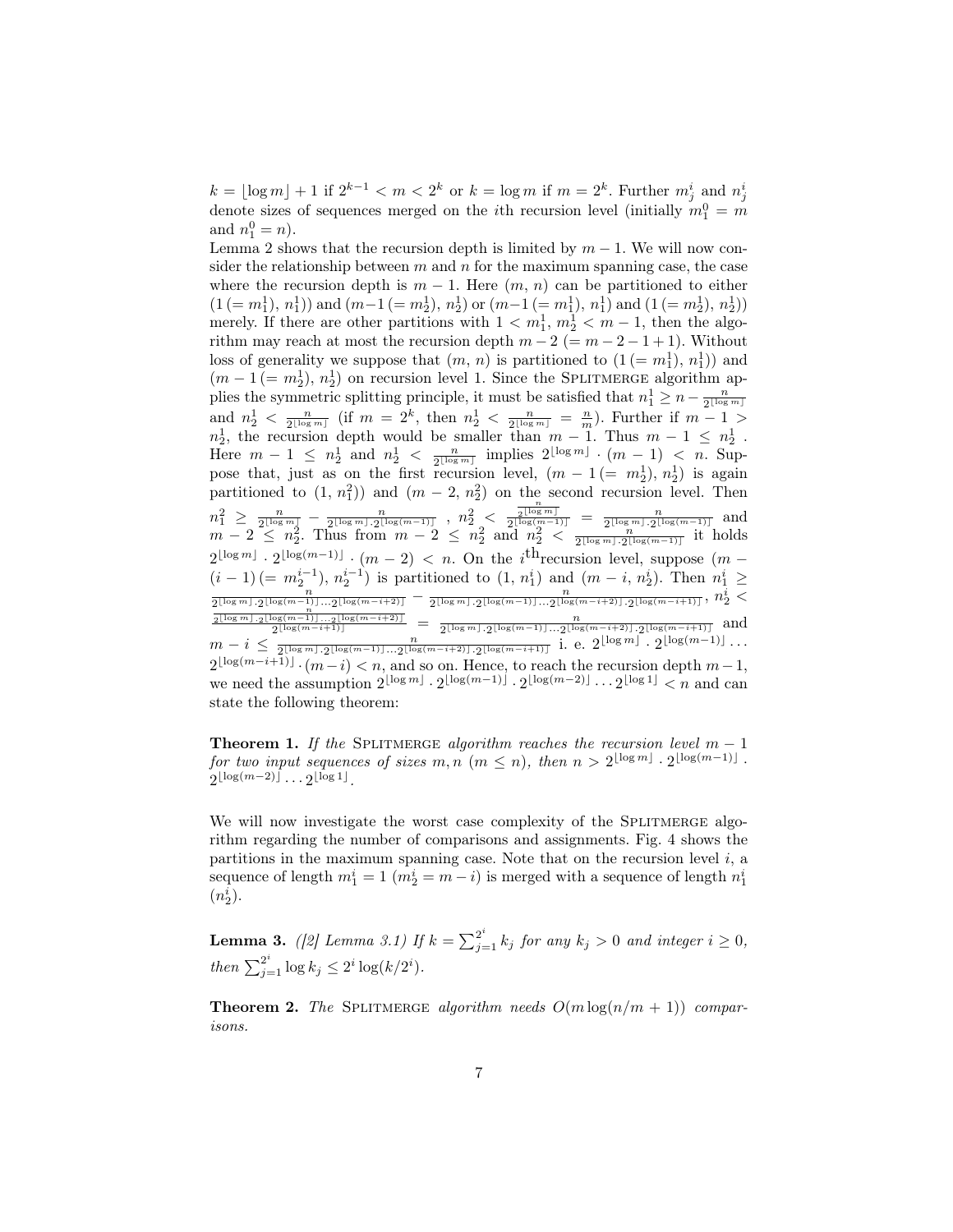

Fig. 5. Construction of recursion groups

*Proof.* Lemma 2 shows that the recursion depth is limited by  $m - 1$  (Note that if  $m = 2^k$ then  $m - 1 = 2^0 + 2^1 + 2^2 + \cdots + 2^{k-1} = 2^0 + 2^1 + 2^2 + \cdots$  $2^{\log m-1}$ ). We group the recursion levels into  $k+1$  recursion groups, say recursion group 0, recursion group 1,  $\cdots$ , recursion group k, so that each recursion group  $i$   $(i = 1, 2, \dots, k)$  holds at most  $2^{i-1}$  recursion levels (see Fig. 5). Till now  $m_j^i$  and  $n_j^i$  denoted the lengths of sequences merged on the *i*th recursion level. From now on we change the meaning of indexes so that  $m_j^i$  and  $n_j^i$  denote the lengths of sequences merged on the ith recursion group. Then there are at most  $2^i$  partitions in each recursion group  $i$   $(i = 1, 2, \dots, k)$ , say  $(m_1^i, n_1^i)$ ,  $(m_2^i, n_2^i)$ ,  $\dots$  $(m_{2^i}^i, n_{2^i}^i)$ . Thus the number of comparisons for symmetric splitting with the recursion group 0 is equal to  $\lfloor \log n \rfloor + 1 \leq \lfloor \log(m + n) \rfloor + 1$ . For the recursion group 1 we need  $\lfloor \max(\log m_1^1, \log n_1^1) \rfloor + 1 + \lfloor \max(\log m_2^1, \log n_2^1) \rfloor + 1 \leq$  $\log(m_1^1 + n_1^1) + 1 + \log(m_2^1 + n_2^1) + 1$  comparisons, and so on. For the recursion group *i* we need at most  $\sum_{j=1}^{2^i} \log(m_j^i + n_j^i) + 2^i$  comparisons. Since for each recursion group  $i(i = 1, 2, \dots, k)$   $\sum_{j=1}^{2^i} (m_j^i + n_j^i) \leq m + n$ , it holds  $\sum_{j=1}^{2^i} \log(m_j^i + n_j^i) + 2^i \leq 2^i \log((m+n)/2^i) + 2^i$  by Lemma 3. Note the following special case: if each merging of subsequences triggers two nonempty recursive calls, the recursion level becomes exactly k and recursion groups and recursion levels are identical. In this case each ith recursion level comprises  $2^{i}(i = 0, 1, \ldots, k)$  subsequence mergings and for each recursion group (level)  $i = 0, 1, \ldots, k$ , it holds  $\sum_{j=1}^{2^i} (m_j^i + n_j^i) = m + n$ . Therefore we need at most  $\sum_{j=1}^{2^i} \log(m_j^i + n_j^i) + 2^i \leq 2^i \log((m+n)/2^i) + 2^i$  comparisons as well. So the P overall number of comparisons for all  $k + 1$  recursion groups is not greater than  $\sum_{i=0}^{k} (2^{i} + 2^{i} \log((m+n)/2^{i})) = 2^{k+1} - 1 + (2^{k+1} - 1) \log(m+n) - \sum_{i=0}^{k} i2^{i}$ . Since  $\sum_{i=0}^{k} i2^{i} = (k-1)2^{k+1} + 2$ , the SPLITMERGE algorithm needs at most  $2^{k+1} - 1 + (2^{k+1} - 1) \log(m+n) - (k-1)2^{k+1} - 2 = 2^{k+1} \log(m+n) - k2^{k+1} +$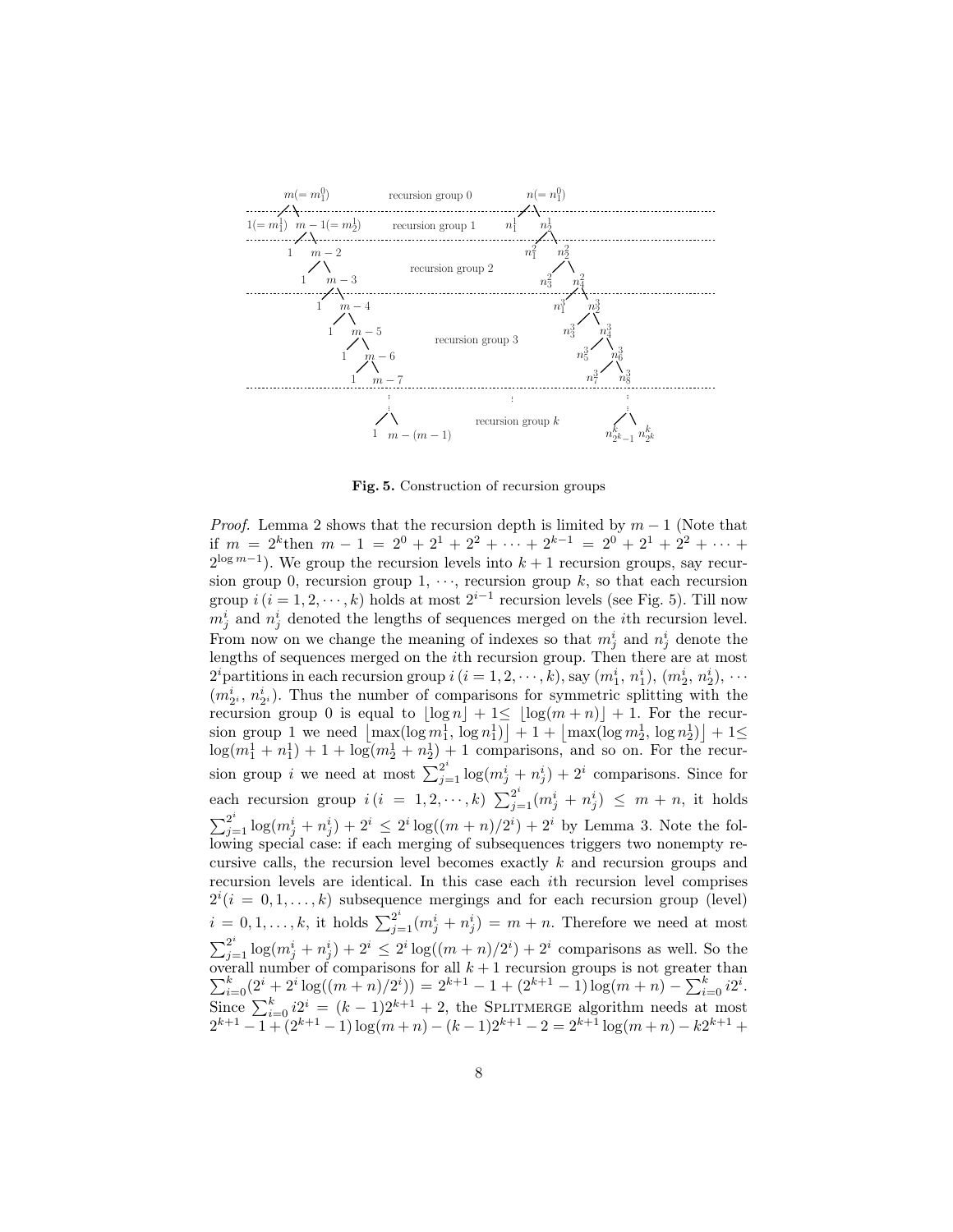| n, m     | $ST.-IN-PL.-MERGE$<br>$\boldsymbol{\eta}$ |          | RECMERGE |         | <b>SYMMERGE</b> |         | <b>SPLITMERGE</b> |                                              |         |
|----------|-------------------------------------------|----------|----------|---------|-----------------|---------|-------------------|----------------------------------------------|---------|
|          |                                           | #comp    | $t_e$    | #comp   | $t_e$           | #comp   | $t_{e}$           | #comp                                        | $t_{e}$ |
| $2^{23}$ | $2^{24}$                                  | 25193982 | 6774     |         |                 |         |                   | 18642127 12864 21285269 11841 21986651 11587 |         |
| $2^{21}$ | $2^{22}$                                  | 6307320  | 1652     | 4660230 | 2457            | 5320495 | 2093              | 5496000                                      | 2128    |
| $2^{19}$ | 20                                        | 1582913  | 395      | 1165009 | 402             | 1329813 | 359               | 1373814                                      | 349     |
| $2^{19}$ | $2^{16}$                                  | 1854321  | 406      | 962181  | 311             | 863284  | 241               | 837843                                       | 216     |
| $2^{19}$ | $2^{12}$                                  | 2045316  | 307      | 263410  | 289             | 196390  | 196               | 119072                                       | 187     |
| $2^{19}$ | $2^8$                                     | 1225279  | 97       | 38401   | 283             | 27917   | 164               | 11478                                        | 159     |
| $2^{19}$ | $2^4$                                     | 1146326  | 107      | 4409    | 276             | 1477    | 83                | 927                                          | 60      |
| $2^{19}$ | ച                                         | 786492   | 34       | 687     | 556             | 55      | 16                | 91                                           | 14      |

 $n, m$ : Lengths of input sequences  $(m = n)$  *i* : Number of different input elements  $t_e$ : Execution time in ms,  $\text{\#comp}$ : Number of comparisons

Table 1. Runtimes of different merging algorithms

 $2^{k+2} - \log(m+n) - 3 = 2m(\log\frac{m+n}{m} + 2) - \log(m+n) - 3 = O(m\log(\frac{n}{m} + 1))$  $\Box$ comparisons.  $\Box$ 

Corollary 3. The SPLITMERGE algorithm is asymptotically optimal regarding the number of comparisons.

Regarding the sizes of merged sequences theorem 2 states  $\sum_{j=1}^{2^i} (m_j^i + n_j^i) \leq m+n$ for all recursion groups  $i(i = 0, 1, \dots, k)$ . Hence, if we take the optimal rotation algorithm proposed in [2], we perform  $O(m+n)$  assignments on every recursion group. Because we have at most  $k + 1$  recursion groups the following theorem holds:

**Theorem 3.** The SPLITMERGE algorithm needs  $O((m+n) \log m)$  assignments.

## 4 Experimental Work / Benchmarking

We did some benchmarking for the SPLITMERGE algorithm, in order to get an impression of its practical value. We compared our algorithm with Dudzinsky and Dydek's RECMERGE [2] algorithm, Kim and Kutzner's SYMMERGE [3] algorithm and the asymptotically optimal in place merging algorithm proposed in [7]. For rotations we generally used the rotation algorithm proposed in [2] that is optimal with respect to the number of assignments. Table 1 contains a summary of our results. Each entry shows a mean value of 30 runs with different random data. We took a state of the art hardware platform with 2 Ghz processor speed and 512MB main memory, all coding was done in the C programming language, all compiler optimizations had been switched of.

The benchmarks show that SPLITMERGE can fully compete with RECMERGE and SYMMERGE. Please note, that despite a slightly higher number of comparisons our algorithm performs a bit better than its two sisters. This seems to be due